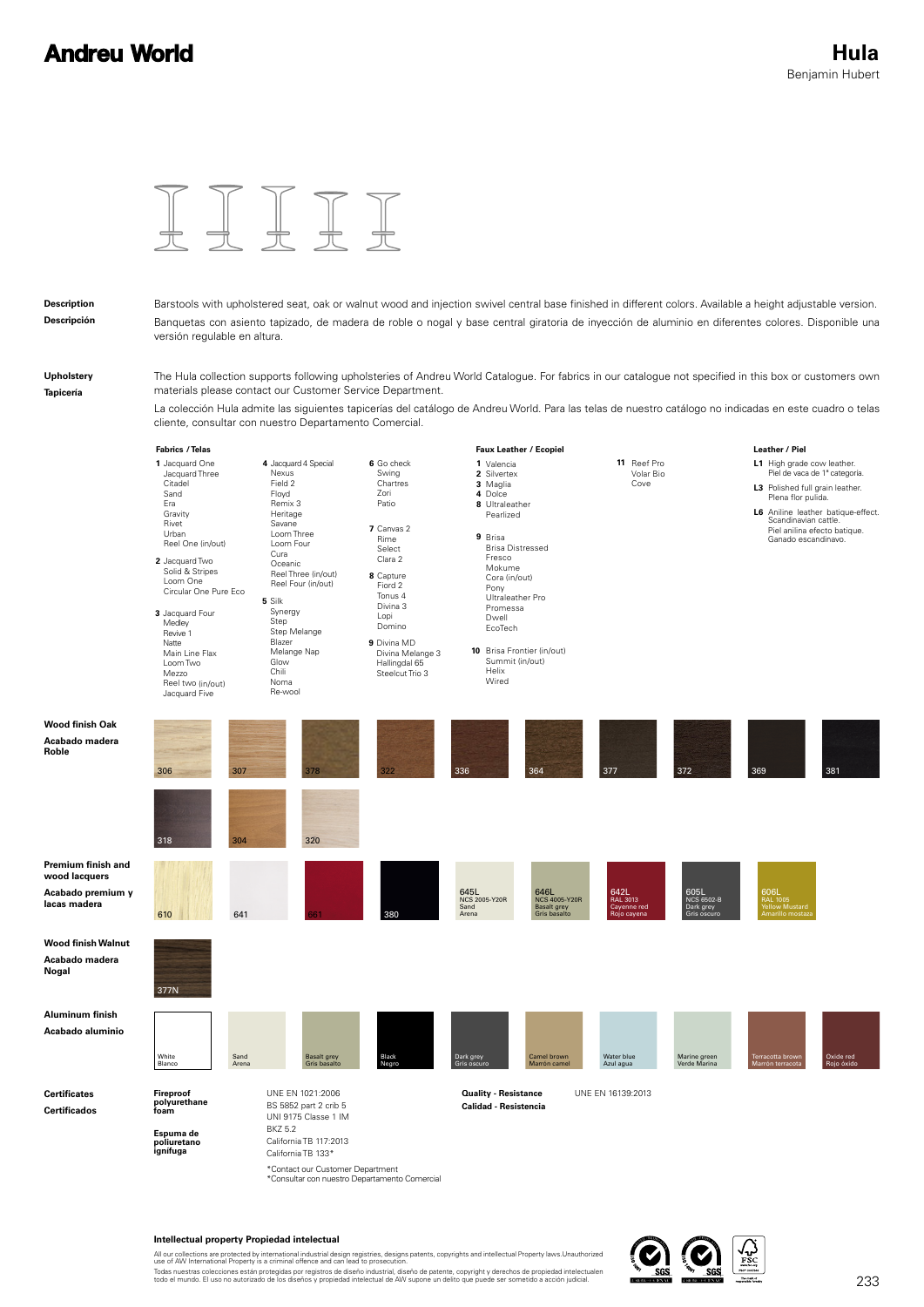| <b>Andreu World</b>   |                                                                       |                            |                       |                                     |                             |
|-----------------------|-----------------------------------------------------------------------|----------------------------|-----------------------|-------------------------------------|-----------------------------|
| <b>BQ2795</b>         | In upholstered versions the seat height increases 0.75<br>inches.     |                            | COM yards<br>per unit | $\overset{\text{COL}}{\text{sq.t}}$ | <b>□</b> 5,5 Ft<br>$24$ lbs |
|                       | En versiones tapizadas la altura de asiento aumenta 0.75<br>pulgadas. | Seat pad Asiento plafonado |                       |                                     | $h \times 1$                |
| 16.00<br>15.00        |                                                                       | 1 units                    | 0.55                  |                                     |                             |
| 30.00                 |                                                                       | 10 units or more           | 0.3                   | 11                                  |                             |
|                       |                                                                       |                            |                       |                                     |                             |
| 1,010<br>Oak<br>Roble |                                                                       |                            |                       |                                     |                             |
|                       |                                                                       |                            |                       |                                     |                             |

Walnut Nogal

|                                      | COM | COL |     | $\sim$ |     | $\overline{4}$ | 5            | 6   |     | 8   | 9   | 10  |     |     |      |      | L6   |
|--------------------------------------|-----|-----|-----|--------|-----|----------------|--------------|-----|-----|-----|-----|-----|-----|-----|------|------|------|
|                                      | 779 | 799 | 801 | 814    | 825 | 838            | $85^{\circ}$ | 865 | 885 | 895 | 909 | 923 | 936 | 951 | ,003 | ,101 | .353 |
| Upholstered seat<br>Asiento tapizado |     |     |     |        |     |                |              |     |     |     |     |     |     |     |      |      |      |

| <b>SERIE</b><br>600 |  |
|---------------------|--|
|                     |  |

Matte lacquered and premium upcharge Incremento por lacado mate y premium 69

1,010

### **BQ2796**

In upholstered versions the seat height increases 0.75 inches.

En versiones tapizadas la altura de asiento aumenta 0.75 pulgadas.

|                            |                    | COM yards<br>per unit | COL<br>sq.ft |  |  |  |  |  |  |  |  |
|----------------------------|--------------------|-----------------------|--------------|--|--|--|--|--|--|--|--|
| Seat pad Asiento plafonado |                    |                       |              |  |  |  |  |  |  |  |  |
|                            | 1 units            | 0.55                  |              |  |  |  |  |  |  |  |  |
|                            | 10 units or more l | 0.3                   |              |  |  |  |  |  |  |  |  |

4,75 Ft  $24$  lbs  $\overline{h}$  x1

**Hula**





Upholstered seat Asiento tapizado

| <b>SERIE</b><br>600 | Matte lacquered and<br>premium upcharge<br>Incremento por lacado |
|---------------------|------------------------------------------------------------------|

 $\frac{1}{2}$  mate y premium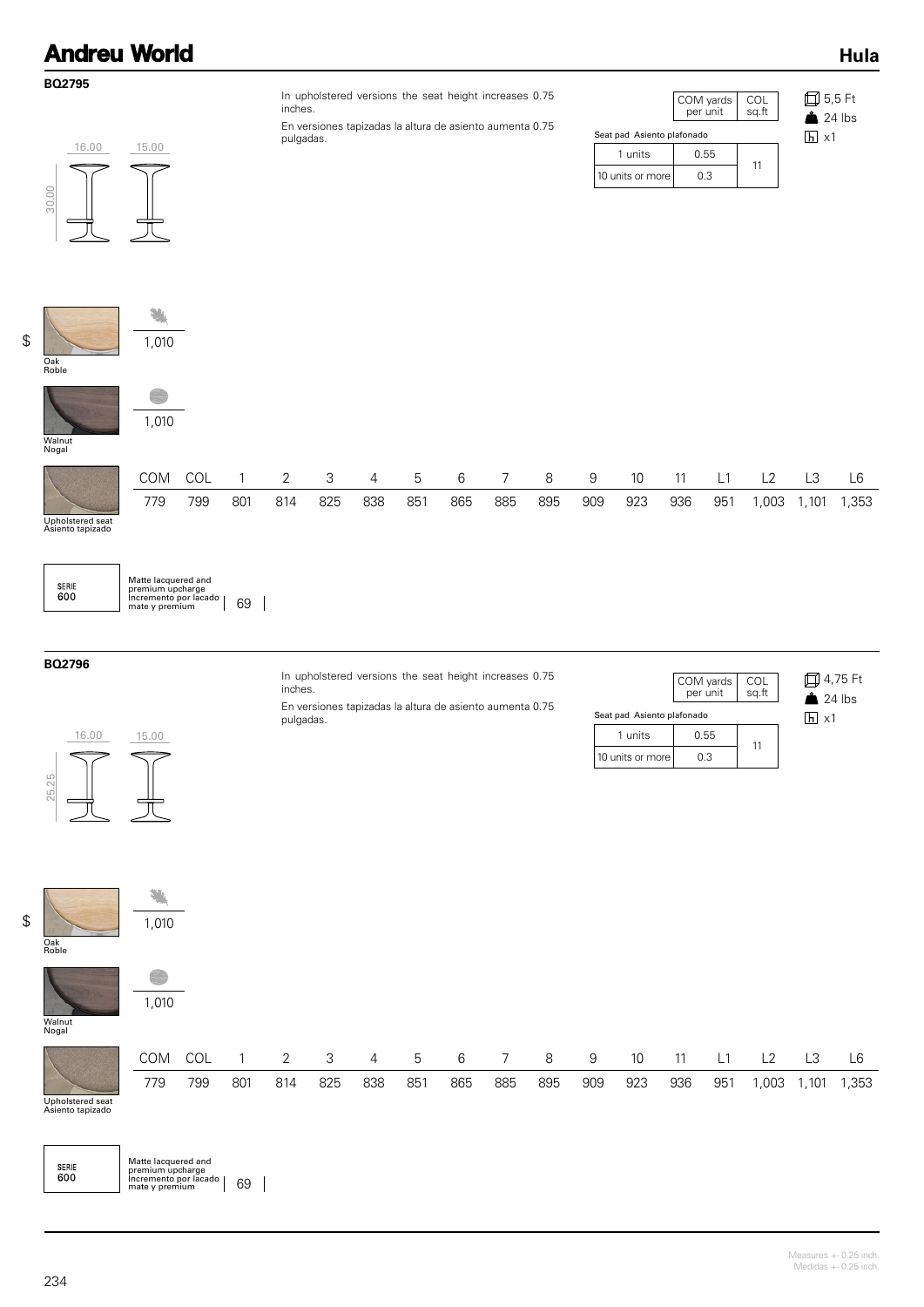|                                               | <b>Andreu World</b>                                              |            |                             |                                                             |                                              |          |          |          |                           |                       |                           |                         |                                                           |                                      |                           |                         | Hula                          |
|-----------------------------------------------|------------------------------------------------------------------|------------|-----------------------------|-------------------------------------------------------------|----------------------------------------------|----------|----------|----------|---------------------------|-----------------------|---------------------------|-------------------------|-----------------------------------------------------------|--------------------------------------|---------------------------|-------------------------|-------------------------------|
|                                               | BQ2797<br>16.00<br>25.25                                         |            | 15.00                       |                                                             |                                              |          |          |          |                           |                       |                           |                         | Seat pad Asiento plafonado<br>1 units<br>10 units or more | COM yards<br>per unit<br>0.55<br>0.3 | <b>COL</b><br>sq.ft<br>11 | $\overline{h}$ x1       | 口 4,75 Ft<br>$24$ lbs         |
| $$\mathfrak{S}$$                              | Oak<br>Roble                                                     |            | 1,010<br>1,010              |                                                             |                                              |          |          |          |                           |                       |                           |                         |                                                           |                                      |                           |                         |                               |
|                                               | Walnut<br>Nogal<br>Upholstered seat<br>Asiento tapizado<br>SERIE |            | COM<br>819                  | COL<br>839<br>Matte lacquered and                           | $\overline{2}$<br>$\mathbf{1}$<br>850<br>854 | 3<br>863 | 4<br>881 | 5<br>895 | 6<br>925                  | $\overline{7}$<br>931 | $\,8\,$<br>941            | $\boldsymbol{9}$<br>954 | 10<br>975                                                 | 11<br>L1<br>990                      | L2<br>1,003 1,055 1,160   | L3                      | L6<br>1,429                   |
|                                               | 600<br>BQ2965<br>18.75<br>$\sqrt{2}$<br>40.25                    | 16.50      | LO                          | premium upcharge<br>Incremento por lacado<br>mate y premium | 69<br>$\overline{\phantom{a}}$               |          |          |          |                           |                       |                           |                         | 1 units<br>10 units or more                               | COM yards<br>per unit<br>0.9<br>0.75 | COL<br>sq.ft<br>19        | $h \times 1$            | <b>□ 10,25 Ft</b><br>$21$ lbs |
| $$\mathfrak{S}$$                              | COM<br>940                                                       | COL<br>946 | 32.7<br>$\mathbf{1}$<br>950 | $\mathbf{2}$<br>959                                         | 3<br>966                                     | 4<br>977 | 5<br>983 | 6<br>991 | $\boldsymbol{7}$<br>1,030 | $\,8\,$<br>1,040      | $\boldsymbol{9}$<br>1,045 | $10$<br>1,055           | 11<br>1,066                                               | L1<br>1,044                          | L2<br>1,074               | L <sub>3</sub><br>1,131 | $\mathsf{L}6$<br>1,279        |
|                                               | BQ2966<br>18.75<br>34.25                                         | 16.50      | 26.75                       |                                                             |                                              |          |          |          |                           |                       |                           |                         | 1 units<br>10 units or more                               | COM yards<br>per unit<br>0.9<br>0.75 | COL<br>sq.ft<br>19        | $\overline{h}$ x1       | <b>□</b> 8,25 Ft<br>$21$ lbs  |
| $\, \, \raisebox{12pt}{$\scriptstyle \circ$}$ | COM<br>940                                                       | COL<br>946 | $\mathbf{1}$<br>950         | $\mathbf{2}$<br>959                                         | 3<br>966                                     | 4<br>977 | 5<br>983 | 6<br>991 | $\overline{7}$<br>1,030   | $\,8\,$<br>1,040      | 9<br>1,045                | $10$<br>1,055           | 11<br>1,066                                               | L1<br>1,044                          | L2<br>1,074               | L3<br>1,131             | $\mathsf{L}6$<br>1,279        |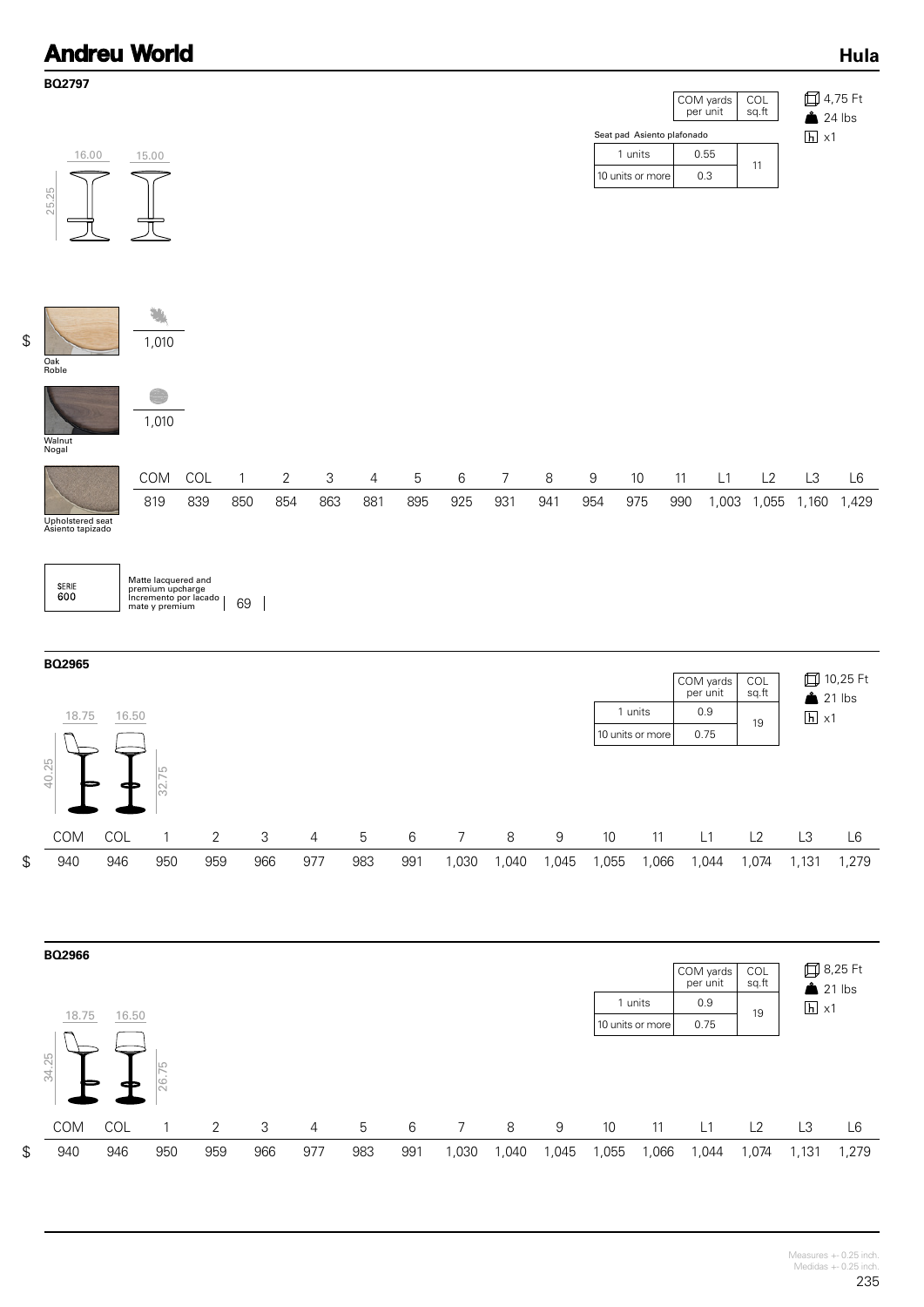# **Andreu World**









## Measures +- 0.25 inch. Medidas +- 0.25 inch.

**Hula**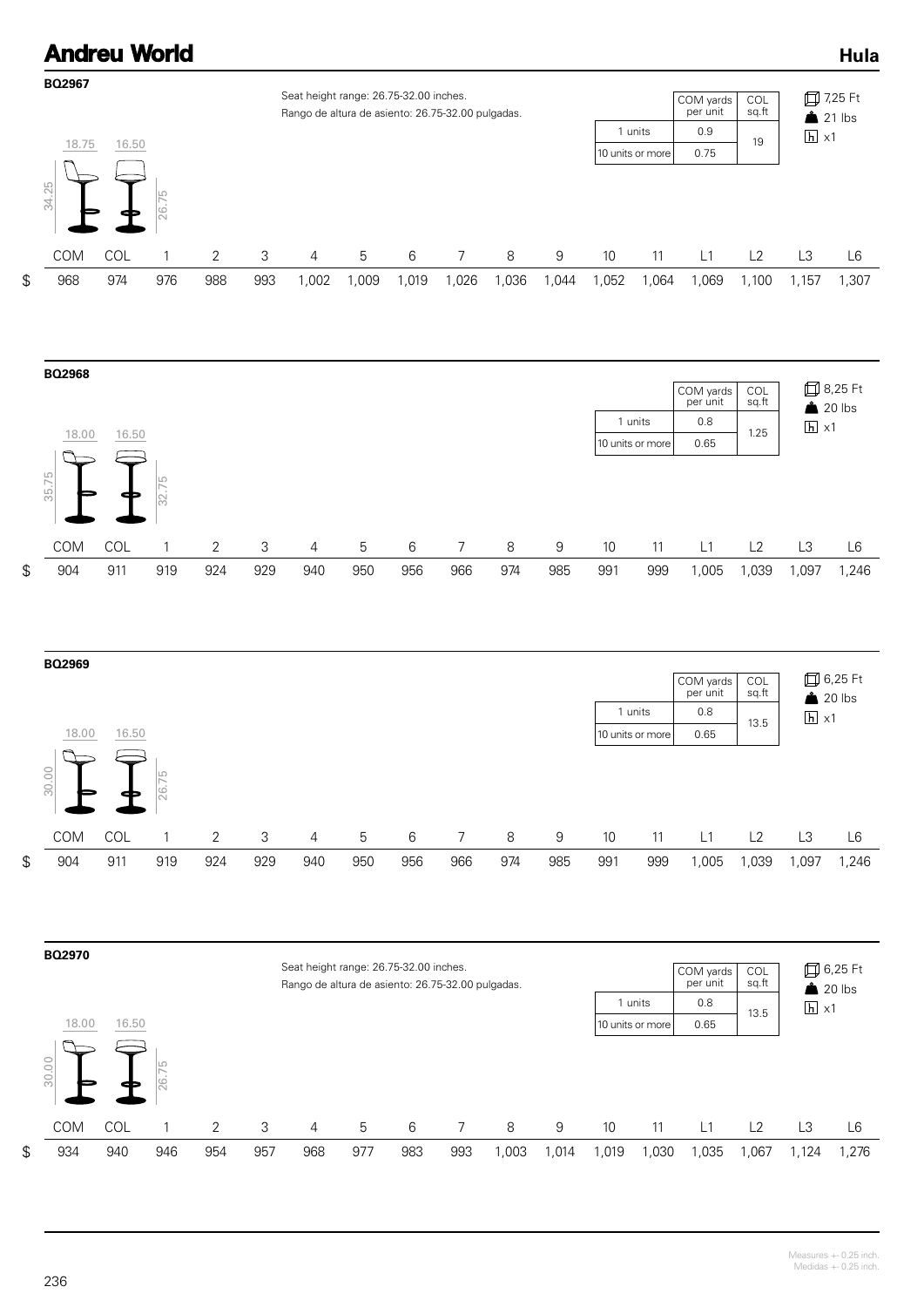| <b>Andreu World</b> |                                |
|---------------------|--------------------------------|
| <b>BO2971</b>       | In upholstered versions the se |

En versiones tapizadas la altura de asiento aumenta 0.75 pulgadas.

|                            | COM yards<br>per unit | COL<br>sg.ft |  |  |  |  |  |  |  |  |  |
|----------------------------|-----------------------|--------------|--|--|--|--|--|--|--|--|--|
| Seat pad Asiento plafonado |                       |              |  |  |  |  |  |  |  |  |  |
| 1 units                    | 0.8                   |              |  |  |  |  |  |  |  |  |  |
| 10 units or more           | በ 4                   | 8.75         |  |  |  |  |  |  |  |  |  |

8 Ft  $20$  lbs  $h \times 1$ 

Oak Roble

32.75

# \$ 970

16.50 16.50

 $\subset$ 

 $\widehat{\mathbb{F}}$ 

|                                      |     |     | COM COL 1 |     |     |     |     |     |     | 2 3 4 5 6 7 8 9 |     | - 10 | 11  | L <sub>1</sub> | L <sub>2</sub> | L3 |             |
|--------------------------------------|-----|-----|-----------|-----|-----|-----|-----|-----|-----|-----------------|-----|------|-----|----------------|----------------|----|-------------|
|                                      | 833 | 842 | 845       | 850 | 857 | 870 | 876 | 882 | 895 | 903             | 911 | 919  | 928 | 936            | 966            |    | 1,023 1,176 |
| Upholstered seat<br>Asiento tapizado |     |     |           |     |     |     |     |     |     |                 |     |      |     |                |                |    |             |

SERIE<br>600 Matte lacquered and premium upcharge Incremento por lacado mate y premium 69

### **BQ2972**

In upholstered versions the seat height increases 0.75 inches. En versiones tapizadas la altura de asiento aumenta 0.75 pulgadas.

COM yards per unit COL sq.ft 10 units or more 1 units | 0.8 8.75 0.4 Seat pad Asiento plafonado

6,25 Ft  $20$  lbs  $\overline{h}$  x1



骗  $\frac{1}{2}$  970 Oak<br>Roble

|                                      | COM | <b>COL</b> |     | $\overline{2}$ |     | 3 4 5 |     | 6   |     | - 8 | -9  | 10  |     | <u>_</u> |     |      | ∟6   |
|--------------------------------------|-----|------------|-----|----------------|-----|-------|-----|-----|-----|-----|-----|-----|-----|----------|-----|------|------|
|                                      | 833 | 842        | 845 | 850            | 857 | 870   | 876 | 882 | 895 | 903 | 911 | 919 | 928 | 936      | 966 | ,023 | .176 |
| Upholstered seat<br>Asiento tapizado |     |            |     |                |     |       |     |     |     |     |     |     |     |          |     |      |      |

| <b>SERIE</b><br>600 | Matte lacquered and<br>premium upcharge   |    |
|---------------------|-------------------------------------------|----|
|                     | Incremento por lacado  <br>mate y premium | 69 |

**Hula**